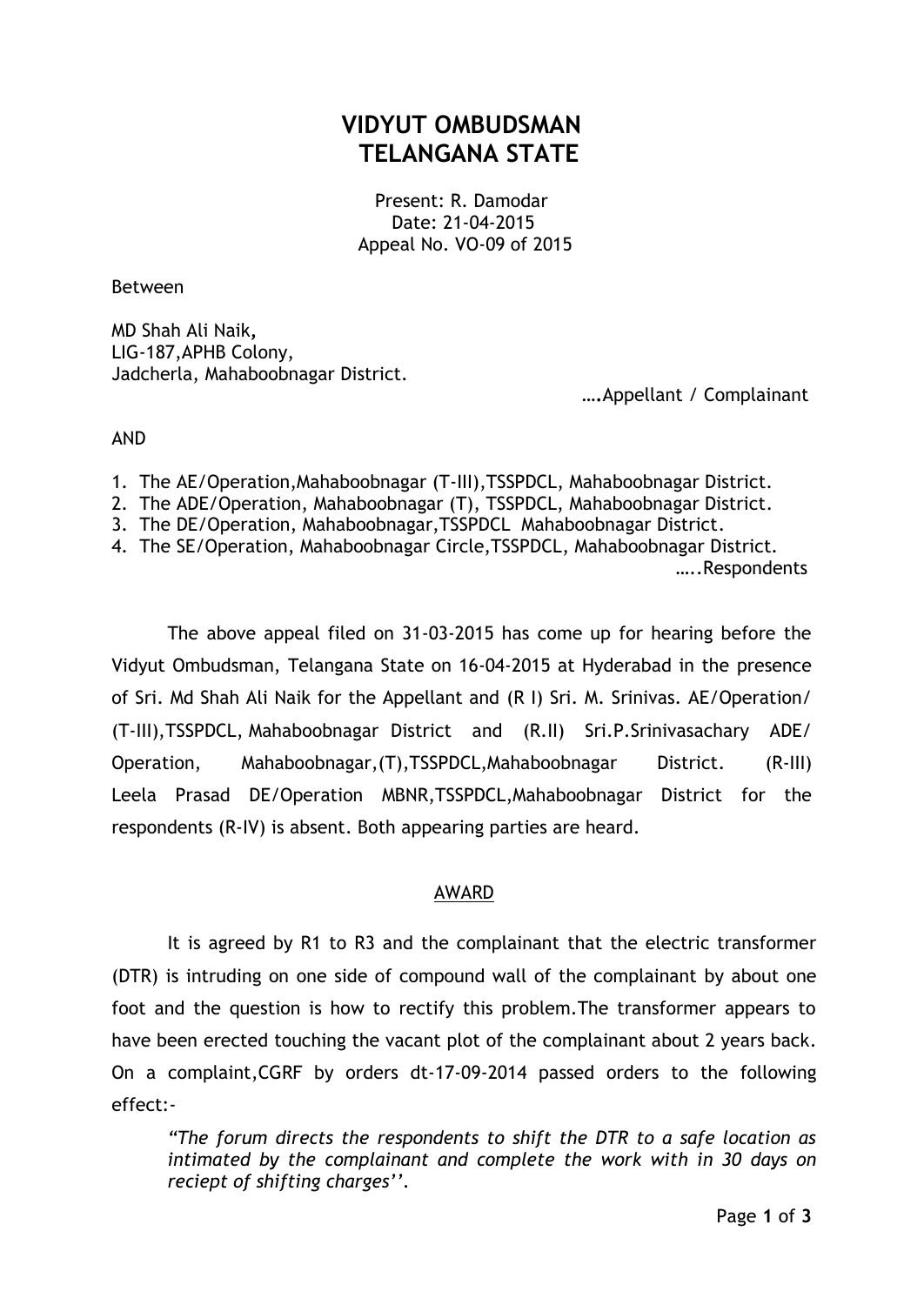2. An effort is made at mediation to solve the issue to no avail.

3. The Respondents claim that the DTR fencing was erected about 2 years back and at that time, there was no objection from the complainant and that now it is difficult to shift the DTR fencing because the street near the DTR fencing is very narrow.The complainant asserts that the DTR is intruding in to his plot and it has to be shifted or pushed for a foot towards the road.

4. It is clear that the DTR was erected intruding about one foot in to the plot of the complainant without his consent,This fact alone is sufficient to move DTR farther away. Further CGRF has rightly directed the respondents to take such a step save on the point of expenses, which is not taken so far. Thay have not even asked the appellant to remit the money for shifting DTR as a preliminary step.

5. To a question why orders of CGRF have not been implemented, the Respondents reported that the complainant has to pay the expenses for shifting the DTR and he has not remitted the amount.The Respondents further claimed that the Road is narrow at the site and when they tried to move DTR towards the Road side,the locality people pulled down the structure of DTR.One thing is clear in this case and that is the claimant cannot be burdened with expenses for shifting of DTR, as he is not responsible for erecting it.That way CGRF is not right in directing the complainant to bear the cost of shifting the DTR to another location.

6. The structure on which DTR Located is stated to be about 1' into the plot of the complainant. The respondents claim that the DTR needs a platform of 1' On each side and if 1' on the side of the comlainant wall is removed, the struture may give-in. In the present matter, there are two ways to solve the issue.One is to remove 1' platform towards the wall of the complainant and strengthen the struture by innovation in construction, or fix the DTR on a piller,Which the respondents agree as alternatives.There is a third alternatives. Choose another place to Locate DTR, which the respondents claim is very difficult.